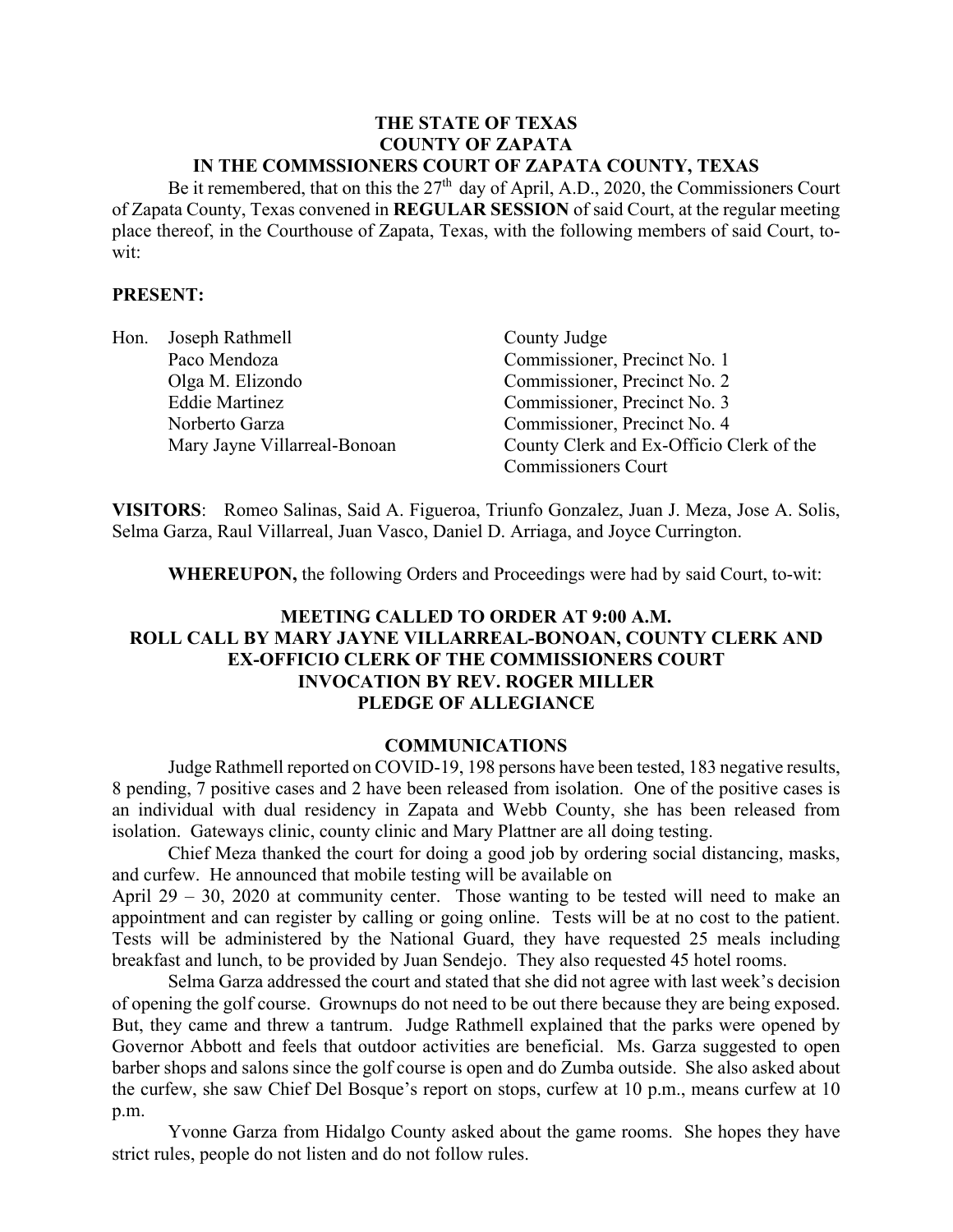Governor Abbot will make recommendations today.

Commissioner Elizondo was called and visited a game room; they have plexiglass every 6 feet. They will have staff depositing money and moving patrons as required.

Judge Rathmell will request input from business owners. Owners are taking steps to protect patrons.

Raul Villarreal addressed the court; they will take necessary measures and follow guidelines. Employees will be requested to wear nose and mouth coverings. Employees will be trained in social distancing and sanitizing stations.

### **ORDER APPROVING INVOICES**

Motion was made by Commissioner Mendoza, seconded by Commissioner Garza, to approve invoices in the amount of \$206,479.44 as presented by Triunfo Gonzalez.

The above motion, being put to a vote, was approved by the affirmative vote of all members of the Court.

### **ORDER APPROVING CHECKS ISSUED**

Motion was made by Commissioner Garza, seconded by Commissioner Martinez, to approve checks issued as requested by Hon. Romeo Salinas, County Treasurer.

The above motion, being put to a vote, was approved by the affirmative vote of all members of the Court.

### **NO REPORT – BOYS AND GIRLS CLUB IS CLOSED**

8. Boys and Girls Club Report as requested by Hon. Paco Mendoza, Commissioner, Pct. 1. The club is closed, employees are working. They have a grab and go program for kids.

# **ORDER APPROVING EXTENSION OF THIRD AMENDED SHELTER IN PLACE ORDER FOR ZAPATA COUNTY UNTIL MAY 11, 2020**

Motion was made by Commissioner Mendoza, seconded by Commissioner Garza, to approve extension of the Third Amended Shelter in Place Order for Zapata County, until May 11, 2020, with no changes as requested by Hon. Joe Rathmell, County Judge.

The above motion, being put to a vote, was approved by the affirmative vote of all members of the Court.

## **ORDER APPROVING EXTENSION OF THIRD AMENDED ORDER REGARDING PUBLIC AND PRIVATE GATHERINGS UNTIL MAY 11, 2020**

Motion was made by Commissioner Mendoza, seconded by Commissioner Martinez, to approve extension of Third Amended Order regarding public and private gatherings in Zapata County, until May 11, 2020, as requested by Hon. Joe Rathmell, County Judge.

The above motion, being put to a vote, was approved by the affirmative vote of all members of the Court.

# **ORDER APPROVING EXTENSION OF CLOSURE OF ALL SENIOR NUTRITION CENTERS RUN BY ZAPATA COUNTY AND PROVIDE ALL ELIGIBLE PARTICIPANTS WITH HOME DELIVERED MEALS**

Motion was made by Commissioner Garza, seconded by Commissioner Mendoza, to approve extension of closure of all Senior Nutrition Centers run by Zapata County and provide all eligible participants with home delivered meals as requested by Hon. Joe Rathmell, County Judge.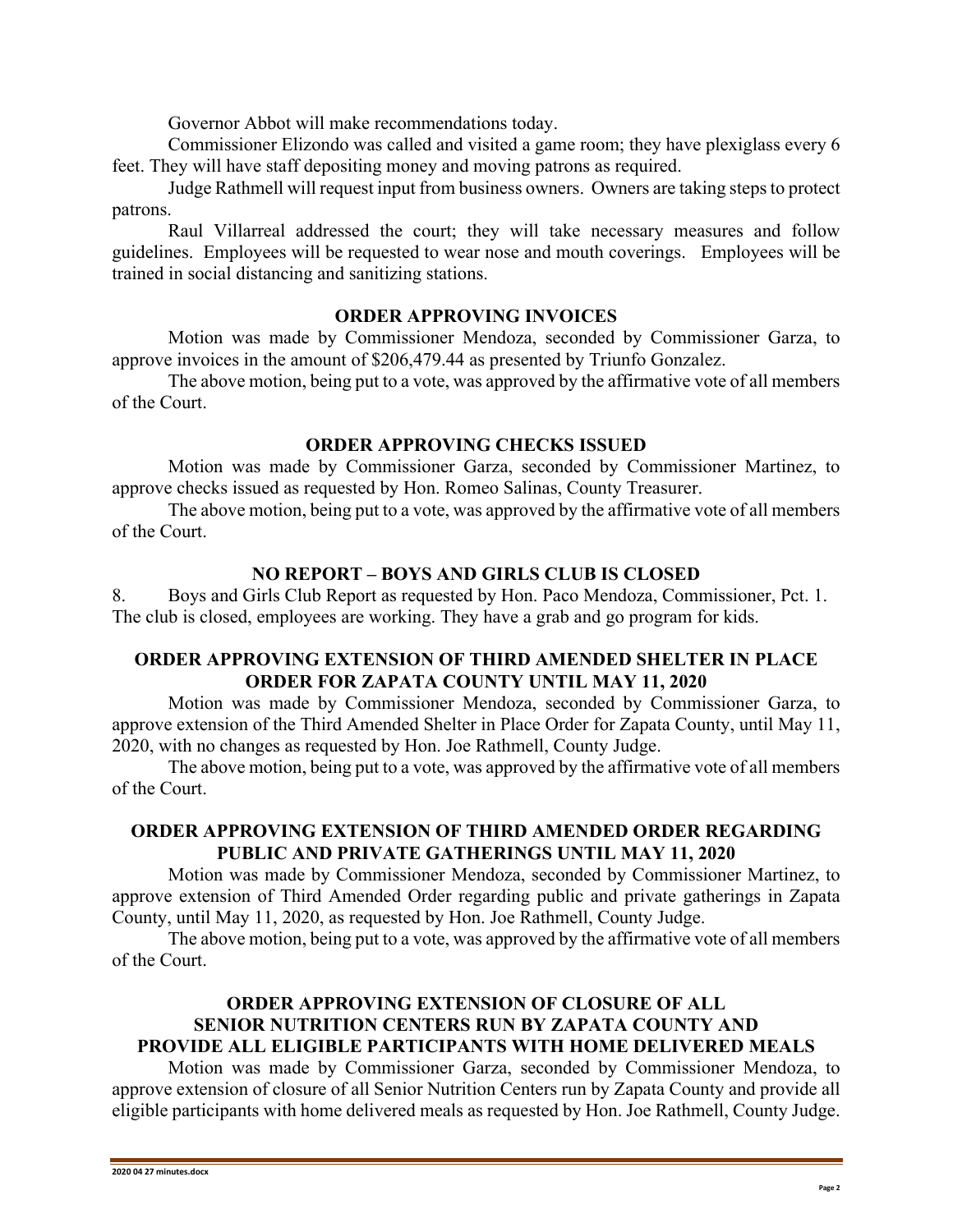The above motion, being put to a vote, was approved by the affirmative vote of all members of the Court.

# **ORDER APPROVING EXTENSION OF CLOSURE OF ALL PUBLIC SPACES RUN BY ZAPATA COUNTY UNTIL MAY 11, 2020**

Motion was made by Commissioner Mendoza, seconded by Commissioner Garza, to approve extension of closure of all public spaces run by Zapata County until May 11, 2020, as requested by Hon. Joe Rathmell, County Judge.

The above motion, being put to a vote, was approved by the affirmative vote of all members of the Court.

## **ORDER APPROVING PURCHASE OF TIGERCAT 48" VELOCITY PLUS LAWN MOWER AND 20-GALLON AIR COMPRESSOR**

Motion was made by Commissioner Mendoza, seconded by Commissioner Garza, to approve the purchase of Tigercat 48" Velocity Plus lawn mower and a 20-gallon air compressor, totaling \$9,078.00 from Cemetery Fund 020-800-336 as requested by Triunfo Gonzalez, County Auditor.

The above motion, being put to a vote, was approved by the affirmative vote of all members of the Court.

## **ORDER APPROVING TITLE CHANGE OF DISTRIBUTION CREW FOREMAN AND PAY INCREASE**

Motion was made by Commissioner Garza, seconded by Commissioner Mendoza, to approve a title change of Distribution Crew Foreman and a pay increase from \$11.85 per hour to \$13.85 per hour (slot #25) for Mr. Jesus E. Gonzalez. Mr. Gonzalez has been assigned new leadership duties within the department as requested by Ralph Treviño, Water Plant Manager.

The above motion, being put to a vote, was approved by the affirmative vote of all members of the Court.

## **ORDER APPROVING TRANSFER OF ROEL IVAN GUZMAN FROM ENVIRONMENTAL DEPARTMENT TO WATER DEPARTMENT OPERATOR TRAINEE**

Motion was made by Commissioner Garza, seconded by Commissioner Elizondo, to approve the transfer of Mr. Roel Ivan Guzman from the Environmental Department to the Water Department Operator Trainee vacancy (slot #23) at a rate of \$9.98 per hour effective May 11, 2020 as requested by Ralph Treviño, Water Plant Manager.

The above motion, being put to a vote, was approved by the affirmative vote of all members of the Court.

## **ORDER APPROVING INITIATION OF STAGE III-MANDATORY WATER USAGE RESTRICTION AND REQUEST COURT'S ASSISTANCE IN ENFORCING RESTRICTION MEASURES**

Motion was made by Commissioner Martinez, seconded by Commissioner Mendoza, to approve the initiation of Stage III – Mandatory Water Usage Restrictions and to request the court's assistance in enforcing restriction measures as requested by Ralph Treviño, Water Plant Manager.

The above motion, being put to a vote, was approved by the affirmative vote of all members of the Court.